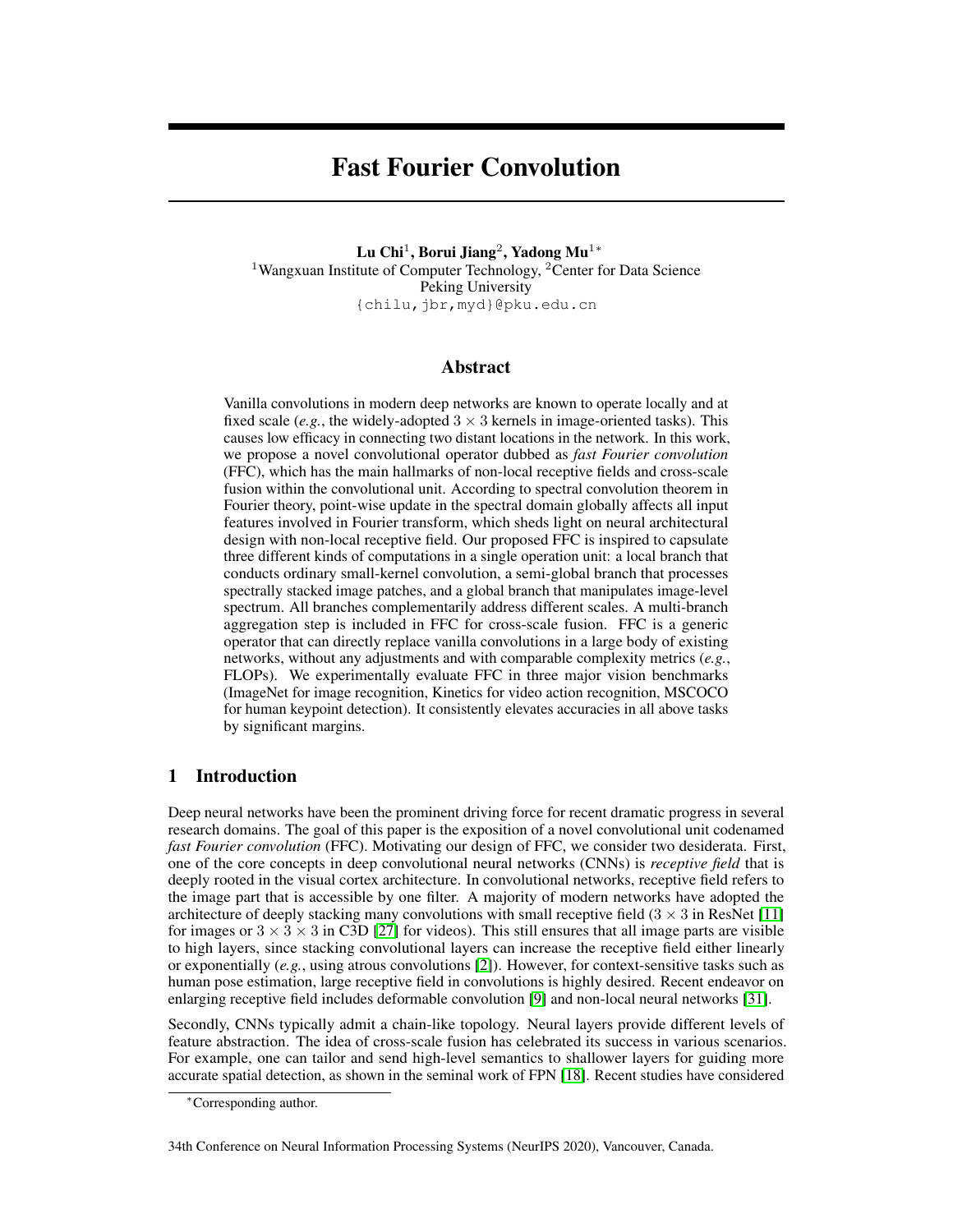to reinforce cross-scale fusion in more complex patterns, as exemplified by HRNet [\[29\]](#page-9-3) and Auto-DeepLab [\[19\]](#page-9-4). Our work is also partly inspired by GoogLeNet [\[26\]](#page-9-5), which is among the early exploration of capturing and fusing multi-scale information in an operation unit, rather than among distant neural blocks.

We thus seek for a novel convolution operator that efficiently implements non-local receptive field and fuses multi-scale information. The key tool for our development is the spectral transform theory. In particular, we choose Fourier transform for incarnation, leaving further exploration of many other choices (*e.g.*, wavelet) as a future work. According to the spectral convolution theorem [\[15\]](#page-8-3) in Fourier theory, updating a single value in the spectral domain globally affects all original data, which sheds light on design efficient neural architectures with non-local receptive field (*e.g.*, [\[34,](#page-9-6) [7\]](#page-8-4)). In specific, we design a collection of operations with varying receptive fields, among which non-local ones are accomplished via Fourier transform. These operations are applied to disjoint subsets of feature channels. Updated feature maps across scales are eventually aggregated as the output.

To our best knowledge, FFC is the first work that explores an efficient ensemble of local and non-local receptive fields in a single unit. It can be used in a plug-and-play fashion for easily replacing vanilla convolutions in mainstream CNNs without any additional effort. In contrast, existing non-local operators can only be sparsely inserted into the network pipeline due to their expensive computational cost. FFC consumes comparable GFLOPs and parameters with respect to vanilla convolutions, yet conveys richer information. In the experiments, we apply FFC for tackling a variety of computer vision tasks, including image recognition on ImageNet, video action recognition on Kinetics dataset, and human keypoint detection on Microsoft COCO data. The reported performances consistently outstrip previous models by significant margins. We strongly believe that FFC can make inroads into domains of neural network design where uniform, local receptive field had previously reigned supreme.

# 2 Related Work

Non-local neural networks. The theory of *effective receptive field* [\[21\]](#page-9-7) revealed that convolutions tend to contract to the central regions. This questions the necessity of large convolutional kernels. Besides, small-kernel convolutions are also favored in CNNs for mitigating the risk of over-fitting. Recently, researchers gradually realized that linking two arbitrary distant neurons in a layer is crucial for many context-sensitive tasks, such as classifying the action type in a spatio-temporal video tube or jointly inferring the precise locations of human keypoints. This is addressed by recent research on non-local networks. Early methods as in [\[31\]](#page-9-1) rely on expensive self-convolutions, which incurs a series of follow-up research that seeks for acceleration (*e.g.*, [\[14\]](#page-8-5)). Nonetheless, current paradigm of using non-local operators are sparsely inserting them into some network pipelines. The way that they can be densely knitted remains an unexplored research problem.

Cross-scale fusion. In CNNs, it is widely acknowledged that features extracted from different locations in a network are highly complementary, providing low-level (edges, blobs etc), mid-level (meaningful shapes) or high-level semantic abstraction. Cross-scale feature fusion has widely celebrated effectiveness in numerous ways. For example, FCN [\[20\]](#page-9-8) directly concatenated feature maps of different scales, generating more accurate image segments. The visual object detection task requires both accurate localization and prediction of object categories. To this end, FPN [\[18\]](#page-9-2) propagated features in a top-down manner, seamlessly bridging the high spatial resolution in lower layers and semantic discriminative ability in higher layers. Recently-proposed HRNet [\[29\]](#page-9-3) conducted cross-scale fusion among multiple network branches that maintain different spatial resolutions.

Spectral neural networks. Recent years have witnessed increasing research enthusiasm on spectral neural networks. The spectral domain, previously harnessed only for accelerating convolutions, also provides a powerful building block for constructing deep networks. For example, [\[23\]](#page-9-9) proposed spectral pooling that performs dimensionality reduction by truncating the representation in the frequency domain. [\[34\]](#page-9-6) utilized wavelet based representation for restoring high-resolution images. [\[7\]](#page-8-4) proposed paired spatial-spectral transforms and devised a number of new layers in the spectral domain. Our work advances above-mentioned research front via designing an operation unit that simultaneously uses spatial and spectral information for achieving mixed receptive fields.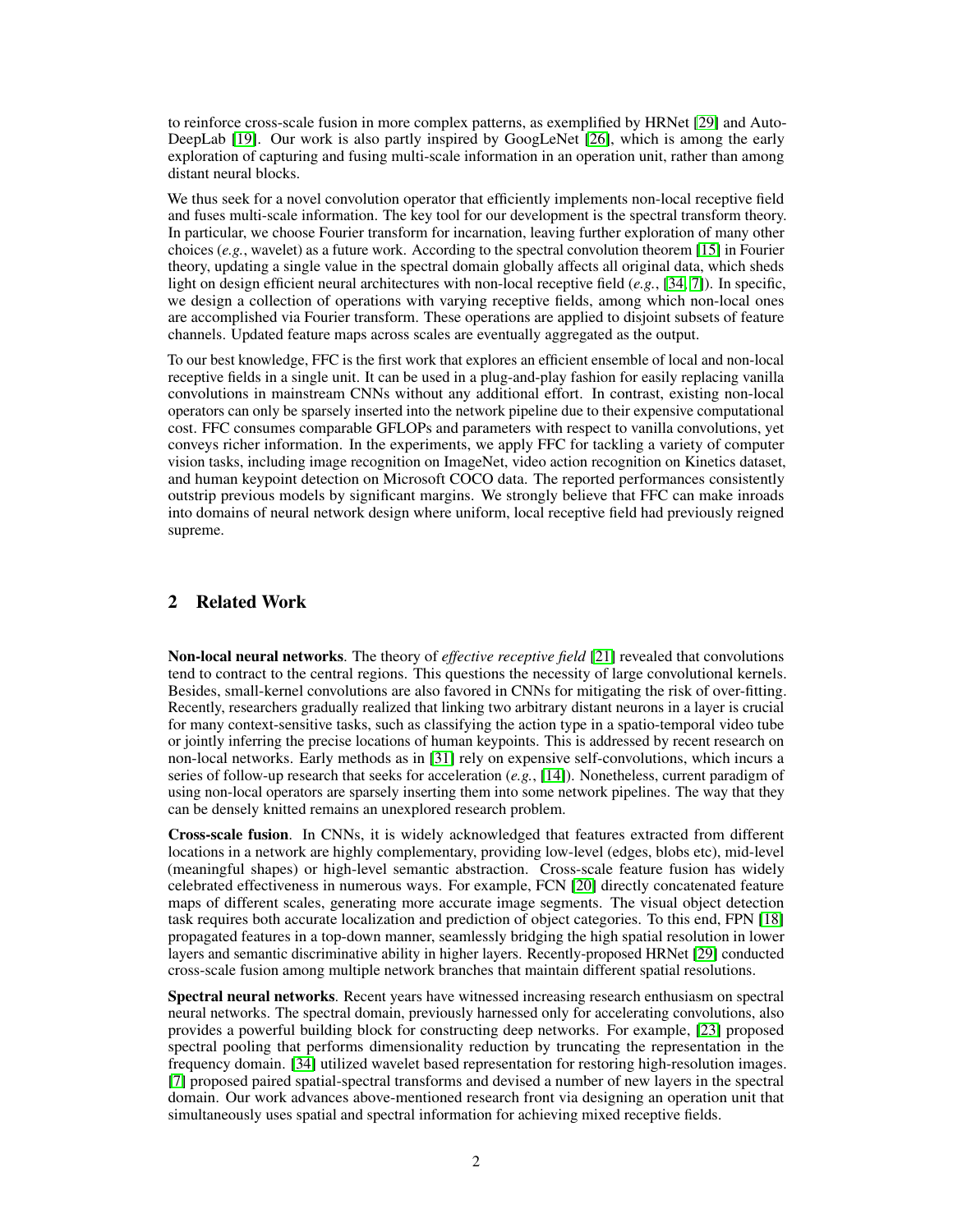<span id="page-2-0"></span>

Figure 1: Left: Architecture design of Fast Fourier Convolution (FFC). " $\bigoplus$ " denotes element-wise sum. Here  $\alpha_{\rm in} = \alpha_{\rm out} = 0.5$ . *Right*: Design of spectral transform  $f_g$ . See main text for more explanation.

## 3 Fast Fourier Convolution (FFC)

#### 3.1 Architectural Design

The architecture of our proposed FFC is shown in Figure [1.](#page-2-0) Conceptually, FFC is comprised of two inter-connected paths: a spatial (or local) path that conducts ordinary convolutions on a part of input feature channels, and a spectral (or global) path that operates in the spectral domain. Each path can capture complementary information with different receptive field. Information exchange between these paths is performed internally.

Formally, let  $\mathbf{X} \in \mathbb{R}^{H \times W \times C}$  be the input feature map of some FFC, where  $H \times W, C$  represent the spatial resolution and the number of channels respectively. At the entry of FFC, we first split X along the dimension of feature channels, namely  $X = \{X^l, X^g\}$ . The local part  $X^l \in \mathbb{R}^{H \times W \times (1-\alpha_{in})C}$  is expected to learn from local neighborhood and a second global part  $\dot{X}^g \in \mathbb{R}^{H \times W \times \alpha_{in}C}$  is designed to capture long-range context.  $\alpha_{in} \in [0, 1]$  represents the percentage of feature channels allocated to the global part. To simplify the network, assume the output is same sized to the input. Use  $\mathbf{Y} \in \mathbb{R}^{H \times W \times C}$  for the output tensor. Likewise, let  $\mathbf{Y} = \{ \mathbf{Y}^l, \mathbf{Y}^g \}$  be a local-global split and the ratio of global part for output tensor is controlled by a hyper-parameter  $\alpha_{out} \in [0, 1]$ . The updating procedure within FFC can be described by following formulas:

$$
\mathbf{Y}^{l} = \mathbf{Y}^{l \to l} + \mathbf{Y}^{g \to l} = f_{l}(\mathbf{X}^{l}) + f_{g \to l}(\mathbf{X}^{g}), \tag{1}
$$

$$
\mathbf{Y}^g = \mathbf{Y}^{g \to g} + \mathbf{Y}^{l \to g} = f_g(\mathbf{X}^g) + f_{l \to g}(\mathbf{X}^l). \tag{2}
$$

For the component  $Y^{l \to l}$  which aims to capture small scale information, a regular convolution is adopted. Similarly, other two components  $(\tilde{\mathbf{Y}}^{g\to l} / \mathbf{Y}^{l\to g})$  obtained via inter-path transition are also implemented using regular convolutions to take full advantage of multi-scale receptive fields. Major complication stems from the calculation of  $Y^{g\rightarrow g}$ . For statement clarity, we term  $f_g$  as *spectral transformer*.

#### 3.2 Implementation Details

Spectral transformer. The goal of global path in Figure [1](#page-2-0) is to enlarge the receptive field of convolution to the full resolution of input feature map in an efficient way. We adopt discrete Fourier transform (DFT) for this purpose, using the accelerated version with Cooley-Tukey algorithm [\[8\]](#page-8-6).

Figure [1](#page-2-0) depicts our proposed spectral transformer. Inspired by the bottleneck block in ResNet, in order to reduce the computational cost, a  $1 \times 1$  convolution is used at the beginning for halving the channels. Another  $1 \times 1$  convolution is included to restore the feature channel dimension. As seen, between these two convolutions there are one Fourier Unit (FU) with global receptive field, a Local Fourier Unit (LFU) that is designed to capture semi-global information and operates on a quarter of feature channels, and a residual connection. The details of FU and LFU are given below.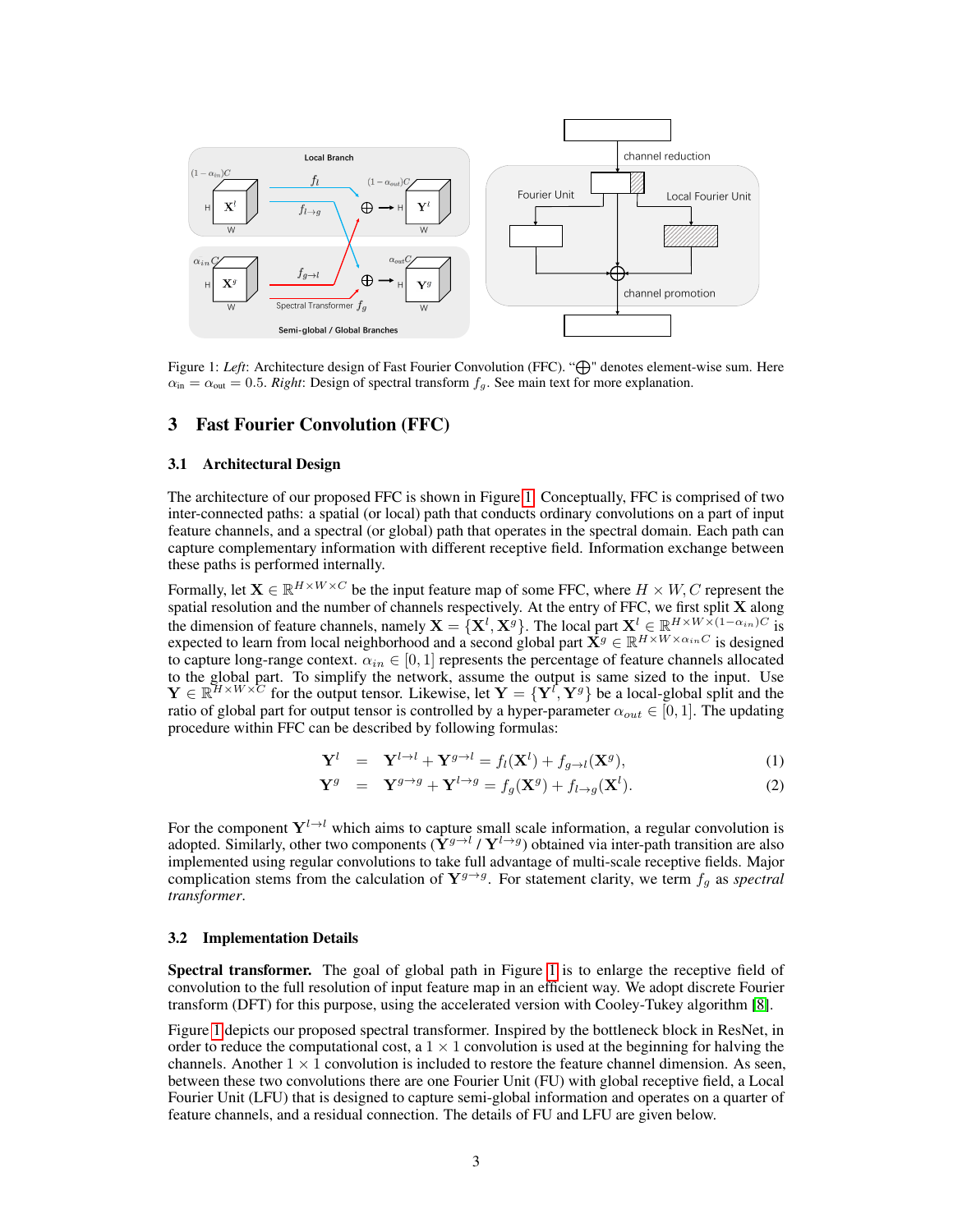```
def FU(x):# x: input features with shape [N,C,H,W]
# y_r / y_i is the real / imaginary part of the results of FFT, respectively
y_r, y_i = FFT(x) # y_r/y_i: [N, C, H, \lfloor \frac{W}{2} \rfloor + 1]y = Concatenate([y_r, y_i], dim=1) \# [N, C*2, H, \lfloor \frac{W}{2} \rfloor + 1]
y = \text{ReLU}(\text{BN}(\text{Conv}(y))) \# [\mathbb{N}, \mathbb{C} * 2, \mathbb{H}, \lfloor \frac{W}{2} \rfloor + 1]y_r, y_i = Split(y, dim=1) # y_r/y_i: [N, C, H, \lfloor \frac{W}{2} \rfloor + 1]z = iFFT(y_r, y_i) # [N, C, H, W]return z
```
Figure 2: Pseudocode of Fourier Unit (FU). The variables  $N, C, H, W$  denote the sample number in a mini-batch, feature channels, image height and image width respectively.

<span id="page-3-1"></span>

Figure 3: Illustration of the computational pipeline of Local Fourier Unit (LFU). To perform a valid addition with the output of FU (which has C channels) in Figure [1,](#page-2-0) we spatially shift and replicate 4 copies of LFU's output (*i.e.*, in the outputted feature map, features in light green are copies of the white one).

Fourier Unit (FU). The purpose of FU is to first transform original spatial features into some spectral domain, conduct efficient global update on spectral data, and finally convert data back to the spatial format. Since Fourier transform manipulates complex numbers, it it crucial to ensure the input / output of FU are both real, such that it is compatible to other neural modules.

When applying 2-D Fast Fourier Transform (FFT) on some real signals, it is widely known that this brings an Hermitian matrix which is perfectly conjugate symmetric. Critically, applying inverse 2-D FFT operation on an Hermitian Matrix results in a matrix with only real elements [\[1\]](#page-8-7). The above properties can be utilized to ensure compatibility with other neural layers.

The pseudo-code of FU is shown in Figure [2.](#page-3-0) when FU is fed with real tensors, its results are conjugate symmetric. Without loss of useful information, we can thus retain only half of the results and trivially restore the other half by using conjugate symmetry. For ease of computation, we append the imaginary part to the real part, forming an additional dimension for the feature tensor. Essentially, the resultant tensor is treated as all reals. We can customize a series of new layers in the spectral domain. Following the practice in [\[7\]](#page-8-4), a compilation of spectral 1x1 convolution, batch normalization and ReLU are conducted in our implementation of FU. Eventually the results are converted back to complex numbers by splitting them into real part and imaginary part along the auxiliary dimension. Inverse 2-D FFT operation creates an output tensor with all real numbers  $(i.e.,$  the variable  $z$  in Figure [2\)](#page-3-0).

Local Fourier Unit (LFU). FU manipulates the entire image. To capture and circulate semi-local information (*e.g.*, discriminative texture patterns in upper left of the input feature map), we further devise LFU, whose neural structure is shown in Figure [3.](#page-3-1) The key difference to FU lies in an additional split-and-concatenate step, which halves both of the spatial dimensions and renders four smaller feature maps. Standard FU is then applied to stacked feature maps. Inspired by the temporal shift in TSM [\[17\]](#page-9-10), the results of FU go through a spatial shift and replication for fully restoring to the original resolution and channels.

LFU demands higher computational complexity compared with FU, mainly due to the increased channels. The effect of LFU varies with specific tasks. Section [4](#page-4-0) clearly demonstrates that LFU complements FU in the scenario of image classification.

Compatibility with vanilla convolutions. A vanilla convolution can be adequately defined when specified from a few angles, including as kernel size, stride, channel grouping etc. Since  $f_l, f_{g\to l}, f_{l\to g}$  all rely on regular convolution, they naturally inherit the property of regular convolutions. For spectral transformer  $f_g$ , there are two major considerations. First, as the convolution theorem reveals, large kernel size is not necessary for spectral transformer since any operation in spectral domain has a global receptive field. As a result the kernel size inside it is always fixed as 1.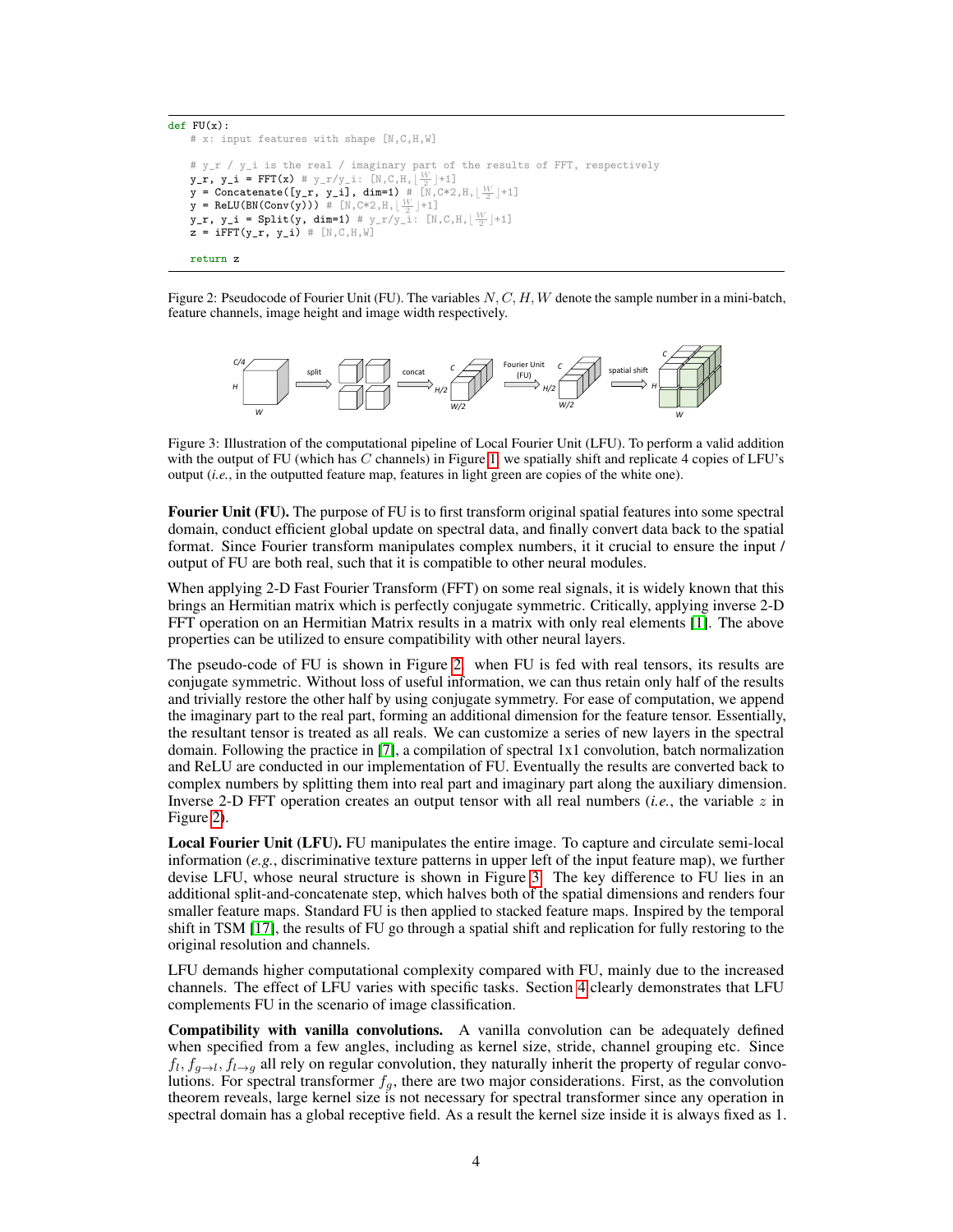<span id="page-4-1"></span>Table 1: Parameter counts and FLOPs for vanilla convolution, separate component in FFC, and entire FFC respectively.  $C_1$  and  $C_2$  are the number of channels of input and output respectively. H and W collectively define the spatial resolution.  $K$  is the convolutional kernel size. For clarity, here stride and padding are not considered.  $\alpha_{in} = \alpha_{out} = \alpha$ , where  $\alpha$  is some parameter in [0, 1].

|                      | #Params                           | <b>FLOPs</b>                                                                                                                                                              |
|----------------------|-----------------------------------|---------------------------------------------------------------------------------------------------------------------------------------------------------------------------|
| vanilla              | $C_1C_2K^2$                       | $C_1C_2K^2HW$                                                                                                                                                             |
| $V^{l\rightarrow l}$ | $(1-\alpha)^2 C_1 C_2 K^2$        | $(1 - \alpha)^2 C_1 C_2 K^2 HW$                                                                                                                                           |
| $V^{g\rightarrow g}$ | $\frac{\alpha^2}{2}C_2(C_1+3C_2)$ | $\frac{\alpha^2}{2}C_1C_2HW+\frac{13\alpha^2}{16}C_2^2HW$                                                                                                                 |
| $V^{l\rightarrow g}$ | $\alpha(1-\alpha)C_1C_2K^2$       | $\alpha(1-\alpha)C_1C_2\ddot{K}^2HW$                                                                                                                                      |
| $V^{g\rightarrow l}$ | $\alpha(1-\alpha)C_1C_2K^2$       | $\alpha(1-\alpha)C_1C_2K^2HW$                                                                                                                                             |
|                      |                                   | FFC $\left[(1-\alpha^2)C_1C_2K^2+\alpha^2C_2(\frac{1}{2}C_1+\frac{3}{2}C_2)\right]$ $\left[(1-\alpha^2)C_1C_2K^2HW+\alpha^2C_2HW(\frac{1}{2}C_1+\frac{13}{16}C_2)\right]$ |

Secondly, when mimicking the downsampling  $(i.e.,$  convolutional stride  $> 1$ ) behavior of a vanilla convolution, inspired by OctConv [\[4\]](#page-8-8), we use an average pooling before the channel-reducing step in Figure [1,](#page-2-0) which essentially does the job of downsampling with approximation.

The treatment of complex numbers in FU as previously stated ensures both input / output are real. FFC is therefore fully differentiable and can be inserted to most regular convolutional neural networks without additional modification.

Parameters  $\alpha_{in}$ ,  $\alpha_{out}$  can vary at different neural layers and control instant contribution from the semi-global and global branches. The shallowest layers are supposed to mainly exploit low-level local patterns, therefore we set  $\alpha_{in} = 0$  in practice. The topmost layers highly demand contextual inference, which motivates the choice of  $\alpha_{out} = 0$ ,  $\alpha_{out} = 1$  (note that FFC boils down to vanilla convolution under  $\alpha_{out} = 0$ ). In intermediate neural layers, we stick to  $\alpha_{in} = \alpha_{out}$  without much empirical tuning.

Extension to spatio-temporal video data. FFC can be trivially extended to high dimensions by applying high-dimensional kernel (*i.e.*  $t \times h \times w$ ) to all convolutional layers in FFC. The cornerstone for 3D-FFC is still 2D Fourier transform applied onto each individual feature channel.

## 3.3 Complexity analysis

Table [1](#page-4-1) compares two major complexity metrics of FFC and vanilla convolution. Complexity of FFT / inverse FFT is omitted since they are parameter-free and their time complexities are negligible compared with other computation cost (*e.g.*,  $\mathcal{O}(CHW \log(HW))$  in FU). As seen, FFC admits comparable cost with respect to vanilla convolution. Critically, FFC embodies its superiority when the large kernel size is needed, since the spectral transformer  $f<sub>g</sub>$  can still learn with global receptive field using  $1 \times 1$  kernel size. Section [4](#page-4-0) will provide more comparisons in real applications.

# <span id="page-4-0"></span>4 Experiments

We evaluate FFC on three visual tasks: image classification, video action classification and human keypoint detection. The main scope of the first study on ImageNet [\[16\]](#page-9-11) is to investigate replacing vanilla convolutions in a number of modern CNNs using FFC, proving its versatility at different network architectures. A second experiment on the Kinetics video data is an investigation on highdimensional data. The last task needs to precisely predict spatial locations of major human joints. This experiment is designed to prove that FFC can strike good balance between spatial specificity and global context.

#### 4.1 Evaluation Protocols

Image classification. ImageNet [\[16\]](#page-9-11) is widely adopted to pre-train network backbones for generalization to other more complex tasks. We validate FFC by replacing convolutions used in a variety of modern networks. Following typical settings in prior work, the input size of all the models is  $224 \times 224$ . Learning rate starts from 0.1 and decreases by a factor of 0.1 after 30, 60 and 80 epochs. Maximal training epochs are set to 90. Linear warm-up strategy is also adopted in the first 5 epochs. All the networks are optimized by SGD with a batch size of 256 on 4 GPUs. Common data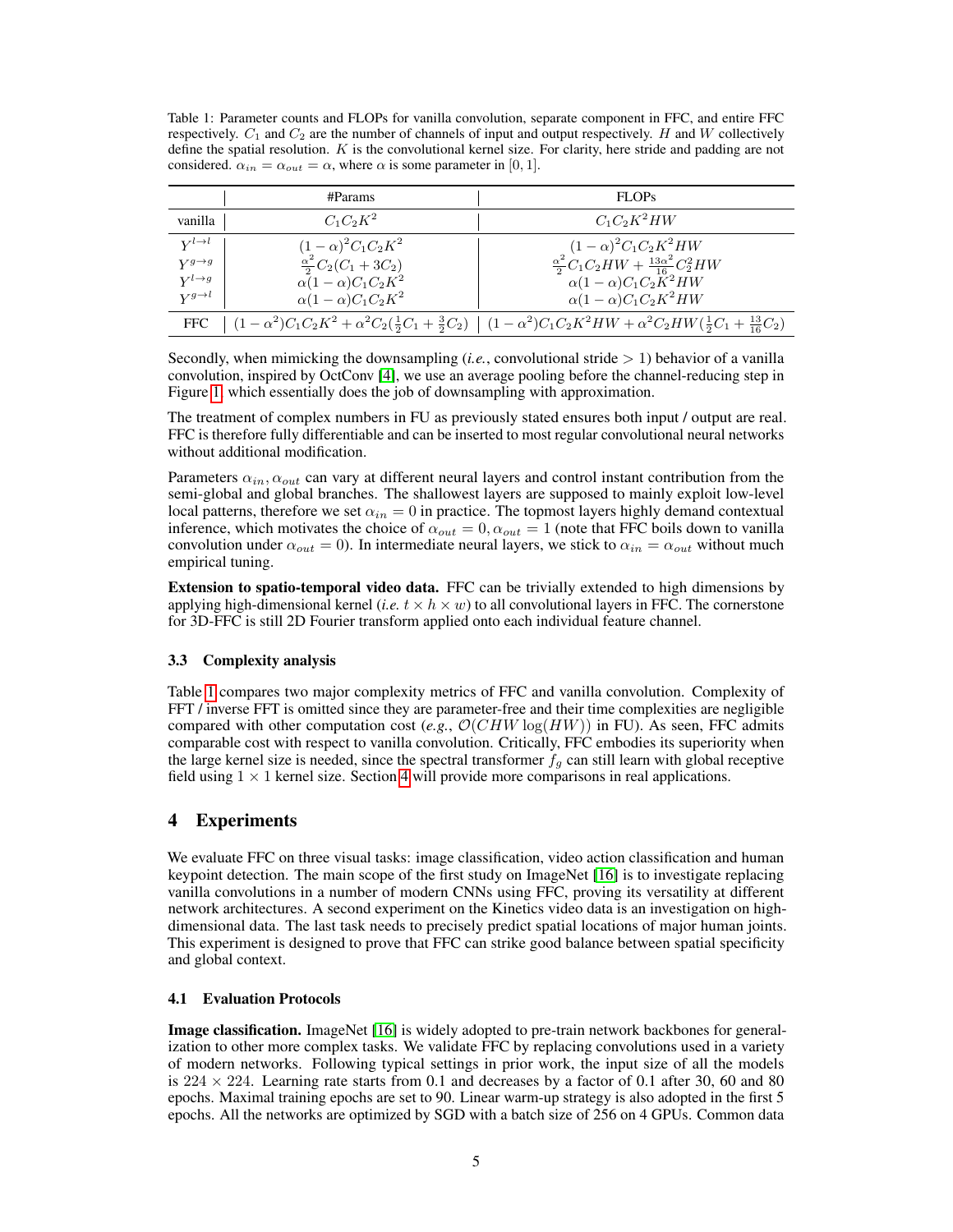<span id="page-5-0"></span>Table 2: The top-1 accuracy of FFC under different ratios on ImageNet. All models use ResNet-50 as their backbones. Note that  $\alpha = 0$  is equal to using vanilla convolutions.

| Ratio          | $_{0}$ | 0.125 | 0.25 | 0.5  | 0.75 |      |
|----------------|--------|-------|------|------|------|------|
| <b>GFLOPs</b>  | 4.1    | 4.2   | 4.2  | 4.5  | 5.0  | 5.6  |
| #Params        | 25.6   | 25.7  | 26.1 | 27.7 | 30.4 | 34.2 |
| Top-1 Accuracy | 76.3   | 77.3  | 77.6 | 77.8 | 77.6 | 75.2 |

<span id="page-5-1"></span>Table 3: Investigation of LFU on ImageNet. ResNet-50 serves as the backbone for all.

| Ratio | LFU | <b>GFLOPs</b> | #Params | Top-1 Accuracy |
|-------|-----|---------------|---------|----------------|
| 0.25  |     | 4.2           | 26.1    | 77.6           |
| 0.25  |     | 4.3           | 26.7    | 77.8           |
| 0.5   |     | 4.5           | 27.7    | 77.8           |
| 0.5   |     | 4.6           | 30.2    | 77.9           |

augmentation is utilized, such as scale jittering and random flipping. The validation accuracies are calculated in the same way as [\[11,](#page-8-0) [33,](#page-9-12) [12\]](#page-8-9) based on  $224 \times 224$  single center crop.

**Video action classification.** We choose Kinetics-400 as the testbed, which is a large-scale trimmed video dataset with more than 300K video clips and 400 categories in total. Following [\[31\]](#page-9-1), ResNet-50 C2D and ResNet-50 I3D are selected as the backbones, with key convolutions replaced by 3D-FFC. All models use 8-frame video snippet with a temporal stride of 8, covering 64 frames in the temporal scale. Frame resolution is fixed as  $224 \times 224$ . All the models are initialized from the pretrained weights on ImageNet and trained on 4 GPUs with a batch size of 64 for total 100 epochs. The learning rate starts from 0.01 and decreases by a factor of 10 after 40 and 80 epochs. Dropout (0.5) after the global average pooling and weight decay (0.0001) are adopted to reduce over-fitting during training process. Identical data augmentation as [\[30,](#page-9-13) [31\]](#page-9-1) is adopted, Following common practice in [\[24,](#page-9-14) [30\]](#page-9-13), top-1 accuracy is reported by evenly sampling 25 clips per video with ten crops.

Human keypoint detection. The evaluations are fully conducted on Microsoft COCO keypoint benchmark (<http://cocodataset.org>). Recent sophisticated models (such as HRNet [\[29\]](#page-9-3)) contain many distracting engineering tricks, thus not suitable for ablative study. Instead, we adopt SimpleBaseline [\[32\]](#page-9-15) as the base model, and follow the experimental settings therein (*e.g.*, a spatial resolution of  $256 \times 192$  or  $384 \times 288$ ). For fairness, we also use the same person detector with detection AP 56.4 for the person category on COCO val2017 and several other treatments during inference. For example, averaging the heatmaps of the original and flipped images to get the final heatmap, and adjusting each keypoint's location via a quarter offset in the direction from the highest-value location to the second highest response.

#### 4.2 Experiments on ImageNet

**Ablation studies on ratios**  $\alpha_{in}$ ,  $\alpha_{out}$ . For intermediate layers, we set  $\alpha_{in} = \alpha_{out} = \alpha$ . The ratio  $\alpha$ is varied from 0 to 1 to explore the best ratio between local and global paths based on ResNet-50 backbone. As shown in Table [2,](#page-5-0) two observations can be drawn. First, global path can bring a significant improvement to a model with only few additional GFLOPs or parameters. Secondly, the performance is not sensitive to  $\alpha$ . Large  $\alpha$  implies more global operations and higher complexity,  $\alpha = 0.5$  leads to a best accuracy, implying a good tradeoff. Considering the tradoff between performance and complexity, we set  $\alpha = 0.25$  in the remaining experiments.

Impact of cross-scale fusion. FU and LFU differ in the scales that they operate. It is interesting to investigate how they complement one another. The ablation study is reported in Table [3.](#page-5-1) As seen, LFU consistently improves FU with moderate additional cost, although the accuracy elevation is marginal for this task.

Additionally, on ImageNet, using same parameters (*e.g.*,  $\alpha = 0.25$ ), FFC with all cross-scale fusion achieves a top-1 accuracy of 77.6%. Removing global-to-local fusion or local-to-global fusion reduces the accuracy to 76.6%, 76.2% respectively. Removing  $f_{l\rightarrow g}$  and  $f_{g\rightarrow l}$  in Figure [1](#page-2-0) only strikes an accuracy of 75.6%. This well validates the value of inter-path transitions.

Plug-and-play with more CNNs. We replace convolutions in more state-of-the-art networks using FFC to verify its generality. The results are shown in Table [4.](#page-6-0) As we can see, FFC can bring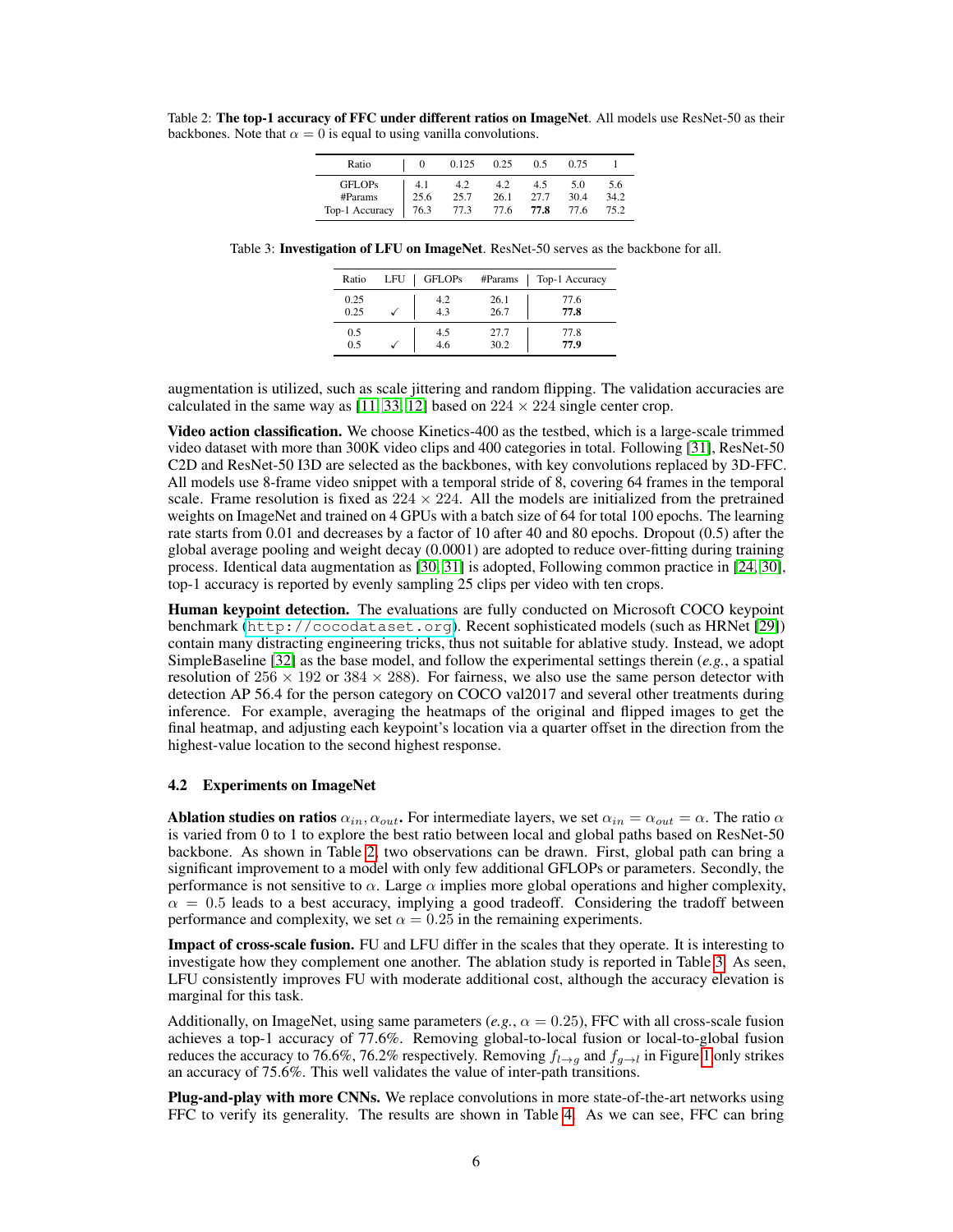<span id="page-6-0"></span>Table 4: Investigation of plugging FFC into more state-of-the-art networks on ImageNet. The first two sets are top-1 accuracy scores obtained by various state-of-the-art methods, which we transcribe from the corresponding papers. Deeper models are listed in the second set. The last set reports the performances of plugging FFC into specific models (*e.g.*, FFC-ResNet-50 implies the use of a base model ResNet-50).

| Method                            | #Params | Top-1 Acc. |
|-----------------------------------|---------|------------|
| ResNet-50 [11]                    | 25.6    | 76.3       |
| SE-ResNet-50 [12]                 | 28.1    | 76.9       |
| $A^2$ -Net [5]                    |         | 77.0       |
| Oct-ResNet-50 [4]                 | 25.6    | 77.3       |
| DenseNet-201 [13]                 | 20.0    | 77.4       |
| ResNeXt-50 (32 $\times$ 4d) [33]  | 25.0    | 77.8       |
| Res2Net-50 $(14w \times 8s)$ [10] |         | 78.1       |
| ResNet-101 [11]                   | 44.6    | 77.4       |
| ResNet-152 [11]                   | 60.2    | 78.3       |
| SE-ResNet-152 [12]                | 67.2    | 78.4       |
| ResNeXt-101 (32 $\times$ 4d) [33] | 88.8    | 78.8       |
| AttentionNeXt-56 [28]             | 31.9    | 78.8       |
| FFC-ResNet-50                     | 26.7    | 77.8       |
| FFC-ResNext-50 $(32\times4d)$     | 28.0    | 78.0       |
| FFC-ResNet-101                    | 46.1    | 78.8       |
| FFC-ResNet-152                    | 62.6    | 78.9       |

<span id="page-6-1"></span>Table 5: Experimental results on Kinetics-400. Three sets from top to bottom: recent state-of-the-art video models, our re-implemented base models, and models enhanced with FFC. All the models adopt ResNet-50 as backbones and read 8-frame input. "†" represents the model is finetuned with TSN framework [\[30\]](#page-9-13).

| Method           | <b>GFLOPs</b> | #Params | $Top-1$ |
|------------------|---------------|---------|---------|
| <b>TSM [17]</b>  | 32.8          | 24.3    | 74.1    |
| $A^2$ -Net [5]   | 40.8          |         | 74.6    |
| Oct-I3D [4]      | 25.6          |         | 74.6    |
| GloRe [6]        | 28.9          |         | 75.1    |
| C2D              | 19.6          | 24.3    | 71.9    |
| I3D              | 28.4          | 28.4    | 72.6    |
| $I3D + NI$ .     | 39.5          | 35.4    | 73.5    |
| $C2D + NL$       | 30.7          | 31.7    | 73.8    |
| FFC-C2D          | 20.2          | 24.9    | 73.5    |
| $FFC-C2D + NI$ . | 31.4          | 32.2    | 74.9    |
| $FFC-I3D + NI.$  | 40.2          | 35.9    | 75.1    |
| $FFC-I3D + NL +$ | 40.2          | 35.9    | 76.1    |

significant improvement to various networks, even on powerful networks such as ResNeXt [\[33\]](#page-9-12). Surprisingly, FFC-ResNet-50 shows 0.4% better accuracy than ResNet-101 while costing only 60% parameters. The mixed, non-local receptive fields brought by FFC proves to significantly reduce the required depth for reaching a high level of accuracy. Additionally, FFC is also effective for deeper networks (+1.4% for ResNet-101 and +0.6% for ResNet-152), although these networks can achieve large receptive field by stacking many convolutiaonl layers, which shows that our method is complementary to traditional convolution.

#### 4.3 Experiments of Video Classification

Training spatio-temporal deep models requires tremendous parameters and GPU memory for large video snippet. Limited by our GPU resources, here we only verify the proposed technique on ResNet-50 with 8-frame input. For fair comparisons, we only focus on comparing with recent state-of-the-art methods with the same backbone and input length. We also re-implement the popular models C2D, I3D and NL networks in [\[31\]](#page-9-1) under the same settings as ours. All the results can be found in Table [5.](#page-6-1)

As can be seen, FFC can consistently improve the performance over baselines with only a few additional computations and parameters. For example, compared with C2D baseline, simply replacing some traditional convolutional layers with FFC can improve the accuracy from 71.9% to 73.5%, which is more effective and efficient than inflating 2D-convolution to 3D-convolution (achieving 0.9% higher accuracy, costing 29% less GFLOPs and 12% fewer parameters than I3D). Additionally, our method is complementary to the powerful non-local block [\[31\]](#page-9-1). Inserting non-local block to our models can further improve the performance. Comparing with other recent state-of-the-art methods,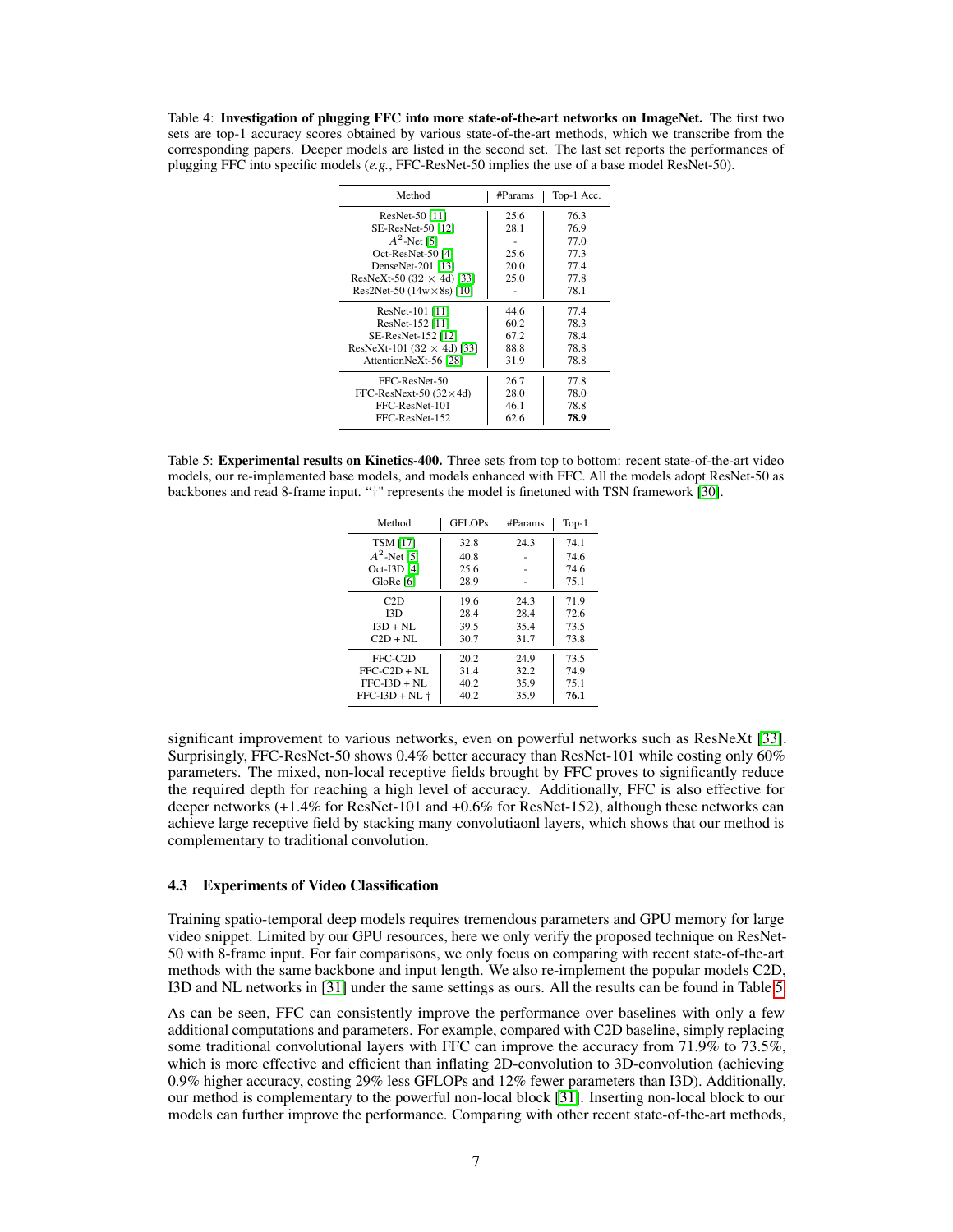| Method                 | Backbone          | <b>Input Size</b> | AΡ   | $AP^{50}$ | $AP^{75}$ | $AP^M$ | AP <sup>L</sup> | AR   |
|------------------------|-------------------|-------------------|------|-----------|-----------|--------|-----------------|------|
| 8-stage Hourglass [22] | 8-stage Hourglass | $256 \times 192$  | 66.9 | ÷,        |           |        |                 |      |
| <b>CPN [3]</b>         | ResNet-50         | $256 \times 192$  | 68.6 | ÷,        |           |        |                 |      |
| CPN + OHKM [3]         | ResNet-50         | $256 \times 192$  | 69.4 | ÷,        |           |        |                 |      |
| $CPN + OHKM$ [3]       | ResNet-50         | $384 \times 288$  | 71.6 | ÷,        |           |        |                 |      |
| $CSM + OHKM$ [25]      | ResNet-50         | $384 \times 288$  | 73.8 | ÷,        |           | ÷,     |                 |      |
|                        |                   | $256 \times 192$  | 70.4 | 88.6      | 78.3      | 67.1   | 77.2            | 76.3 |
|                        | ResNet-50         | $384 \times 288$  | 72.2 | 89.3      | 78.9      | 68.1   | 79.7            | 77.6 |
| SimpleBaseline [32]    |                   | $256 \times 192$  | 71.4 | 89.3      | 79.3      | 68.1   | 78.1            | 77.1 |
|                        | ResNet-101        | $384 \times 288$  | 73.6 | 89.6      | 80.3      | 69.9   | 81.1            | 79.1 |
|                        |                   | $256 \times 192$  | 72.0 | 89.3      | 79.8      | 68.7   | 78.9            | 77.8 |
|                        | ResNet-152        | $384 \times 288$  | 74.3 | 89.6      | 81.1      | 70.5   | 81.6            | 79.7 |
|                        |                   | $256 \times 192$  | 70.9 | 89.1      | 78.5      | 67.4   | 77.9            | 76.8 |
|                        | ResNet-50         | $384 \times 288$  | 73.3 | 89.5      | 80.0      | 69.4   | 80.6            | 78.6 |
| <b>SRL-FFT [7]</b>     | ResNet-101        | $256 \times 192$  | 71.8 | 89.3      | 79.6      | 68.4   | 78.7            | 77.6 |
|                        |                   | $384 \times 288$  | 74.3 | 90.1      | 81.3      | 70.5   | 81.5            | 79.7 |
|                        | ResNet-152        | $256 \times 192$  | 72.1 | 89.5      | 79.7      | 68.8   | 79.1            | 78.0 |
|                        |                   | $384 \times 288$  | 74.6 | 89.7      | 81.7      | 70.8   | 81.9            | 80.1 |
|                        |                   | $256 \times 192$  | 71.8 | 89.3      | 79.5      | 68.5   | 78.7            | 77.7 |
|                        | ResNet-50         | $384 \times 288$  | 73.9 | 89.5      | 80.6      | 70.2   | 81.3            | 79.4 |
| FFC-SimpleBaseline     |                   | $256 \times 192$  | 72.7 | 89.4      | 80.4      | 69.4   | 79.6            | 78.6 |
|                        | ResNet-101        | $384 \times 288$  | 74.5 | 89.6      | 81.8      | 70.8   | 81.9            | 80.1 |
|                        |                   | $256 \times 192$  | 72.9 | 89.6      | 80.5      | 69.6   | 79.9            | 78.7 |
|                        | ResNet-152        | $384 \times 288$  | 74.8 | 89.6      | 82.2      | 71.1   | 82.1            | 80.3 |
|                        |                   |                   |      |           |           |        |                 |      |

<span id="page-7-0"></span>Table 6: Comparisons on the COCO val2017 dataset for human keypoint detection. OHKM means Online Hard Keypoints Mining.

our method is competitive. FFC-I3D with non-local blocks is able to achieve a new state-of-the-art result.

## 4.4 Experiments of Human Keypoint Detection on COCO

The task of human keypoint detection demands more fine-grained prediction compared with classification tasks in two other experiments, since finding human joints needs accurately localized feature semantics. It thus serves a good testbed for mixing local / non-local receptive fields.

All results measured in mean-average-precision (mAP) are in Table [6.](#page-7-0) Deeper models tend to suffer from saturated receptive fields, which offsets the benefits of plugging FFC. This explains that the most significant improvement is observed by ResNet-50, rather than deeper ones. As our second observation, larger spatial resolution of the input images arguably complicates the acquisition of large receptive field for standard CNNs. With FFC plugged in, much salient improvement can be seen compared with those cases with reduced resolution. Compared with the most recent model SRL-FFT [\[7\]](#page-8-4), our method can achieve higher performance under all the experimental settings, which is mainly because our method can make full use of the local and global information. It should be noted that our method can achieve comparable performance with more deeper models. For example, under an input size of  $256 \times 192$ , FFC-ResNet-101 can perform better than SRL-FFT-ResNet-152.

# 5 Conclusion

We have proposed a novel convolutional operator dubbed as FFC. It harnesses the Fourier spectral theory for achieving non-local receptive fields in deep models. The proposed operator is also carefully designed to implement cross-scale fusion. Our comprehensive experiments on three representative computer vision tasks consistently exhibit large performance improvement that is clearly attributed to FFC. We strongly believe that FFC paves a new research front for designing non-local, scale-fused neural networks.

Acknowledgement: This work is supported by National Key R&D Program of China (2020AAA0104400), National Natural Science Foundation of China (61772037) and Beijing Natural Science Foundation (Z190001).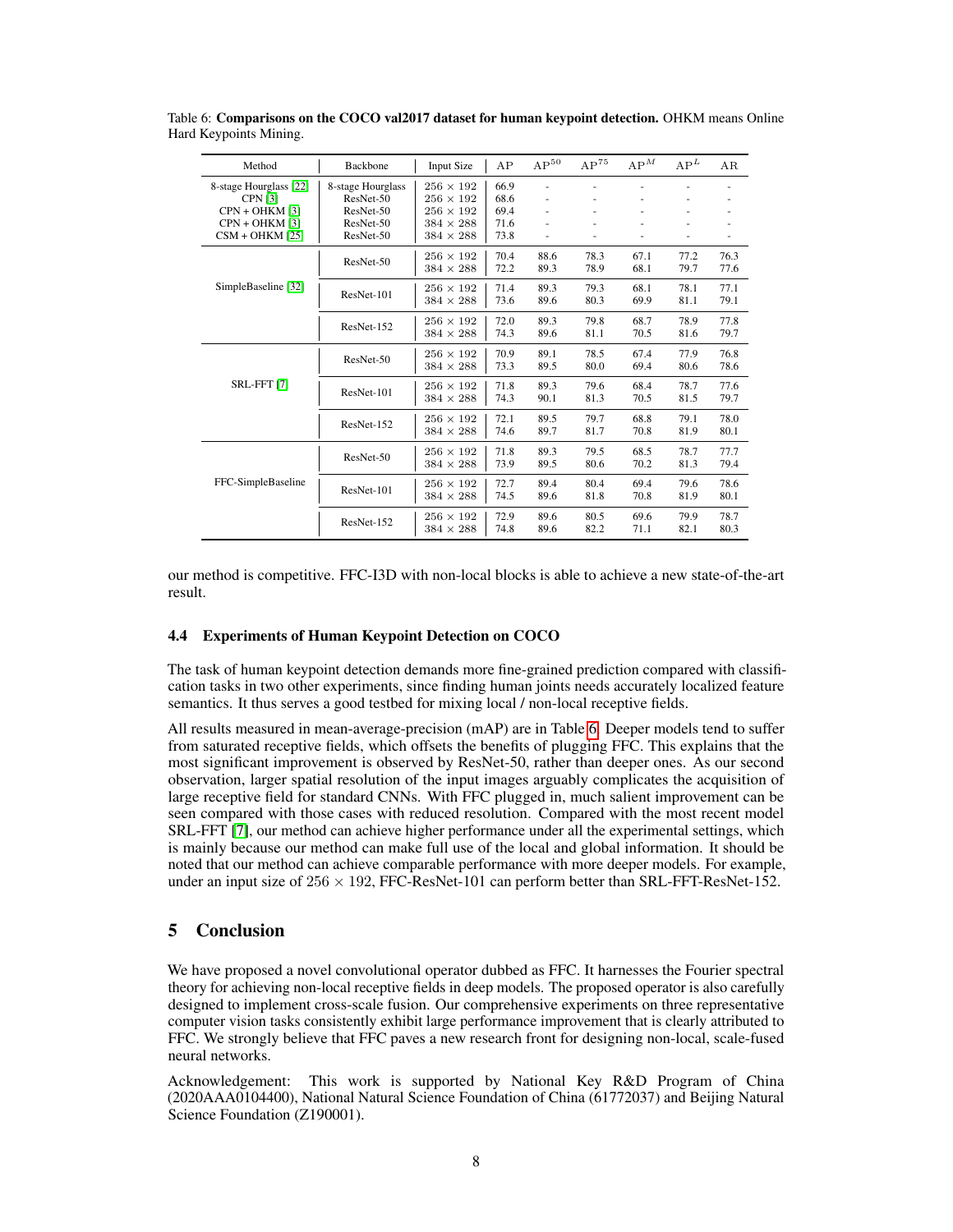## 6 Broader Impact

Modern neural networks have evolved for decades, from the primary LeNet to recent Resnet, DenseNet etc. The deployment of neural network based models has greatly spurred the development of more industrial products, particularly for visual data oriented. Nonetheless, as our proposed FFC shows, a few key concepts in the architectural design of neural networks (such as receptive field) are still inadequately explored. This work presents a general technique FFC, with successful demonstrations in several crucial computer vision tasks, including image classification, video action recognition and human keypoint detection. A large body of context-sensitive computing tasks may benefit from FFC, as it can bring and fuse multi-scale neural receptive fields in a unified convolutional unit and thus help to capture richer contextual information.

Moreover, for deep learning research community, FFC may inspire more rethinking of neural network from a spectral aspect and lead to the development of more network backbones with boosted efficacy and accuracy. We believe that FFC has significant positive impact to both industry (particularly computer vision and natural language processing) and academia.

## References

- <span id="page-8-7"></span>[1] G. D. Bergland. A guided tour of the fast fourier transform. *IEEE Spectrum*, 6(7):41–52, July 1969.
- <span id="page-8-1"></span>[2] Liang-Chieh Chen, George Papandreou, Iasonas Kokkinos, Kevin Murphy, and Alan L. Yuille. Deeplab: Semantic image segmentation with deep convolutional nets, atrous convolution, and fully connected crfs. *IEEE Trans. Pattern Anal. Mach. Intell.*, 40(4):834–848, 2018.
- <span id="page-8-14"></span>[3] Yilun Chen, Zhicheng Wang, Yuxiang Peng, Zhiqiang Zhang, Gang Yu, and Jian Sun. Cascaded pyramid network for multi-person pose estimation. In *CVPR*, 2018.
- <span id="page-8-8"></span>[4] Yunpeng Chen, Haoqi Fan, Bing Xu, Zhicheng Yan, Yannis Kalantidis, Marcus Rohrbach, Shuicheng Yan, and Jiashi Feng. Drop an octave: Reducing spatial redundancy in convolutional neural networks with octave convolution. In *ICCV*, 2019.
- <span id="page-8-10"></span>[5] Yunpeng Chen, Yannis Kalantidis, Jianshu Li, Shuicheng Yan, and Jiashi Feng. Aˆ2-nets: Double attention networks. In *NIPS*, 2018.
- <span id="page-8-13"></span>[6] Yunpeng Chen, Marcus Rohrbach, Zhicheng Yan, Shuicheng Yan, Jiashi Feng, and Yannis Kalantidis. Graph-based global reasoning networks. In *CVPR*, 2019.
- <span id="page-8-4"></span>[7] Lu Chi, Guiyu Tian, Yadong Mu, Lingxi Xie, and Qi Tian. Fast non-local neural networks with spectral residual learning. In *ACM Multimedia*, 2019.
- <span id="page-8-6"></span>[8] James Cooley and John Tukey. An algorithm for the machine calculation of complex fourier series. *Mathematics of Computation*, 19:297–301, 1965.
- <span id="page-8-2"></span>[9] Jifeng Dai, Haozhi Qi, Yuwen Xiong, Yi Li, Guodong Zhang, Han Hu, and Yichen Wei. Deformable convolutional networks. In *ICCV*, 2017.
- <span id="page-8-12"></span>[10] Shang-Hua Gao, Ming-Ming Cheng, Kai Zhao, Xin-Yu Zhang, Ming-Hsuan Yang, and Philip Torr. Res2net: A new multi-scale backbone architecture. *IEEE TPAMI*, 2020.
- <span id="page-8-0"></span>[11] Kaiming He, Xiangyu Zhang, Shaoqing Ren, and Jian Sun. Deep residual learning for image recognition. In *CVPR*, 2016.
- <span id="page-8-9"></span>[12] Jie Hu, Li Shen, and Gang Sun. Squeeze-and-excitation networks. In *CVPR*, 2018.
- <span id="page-8-11"></span>[13] Gao Huang, Zhuang Liu, Laurens van der Maaten, and Kilian Q. Weinberger. Densely connected convolutional networks. In *CVPR*, 2017.
- <span id="page-8-5"></span>[14] Zilong Huang, Xinggang Wang, Lichao Huang, Chang Huang, Yunchao Wei, and Wenyu Liu. Ccnet: Criss-cross attention for semantic segmentation. In *ICCV*, 2019.
- <span id="page-8-3"></span>[15] Yitzhak Katznelson. An introduction to harmonic analysis, 1976.